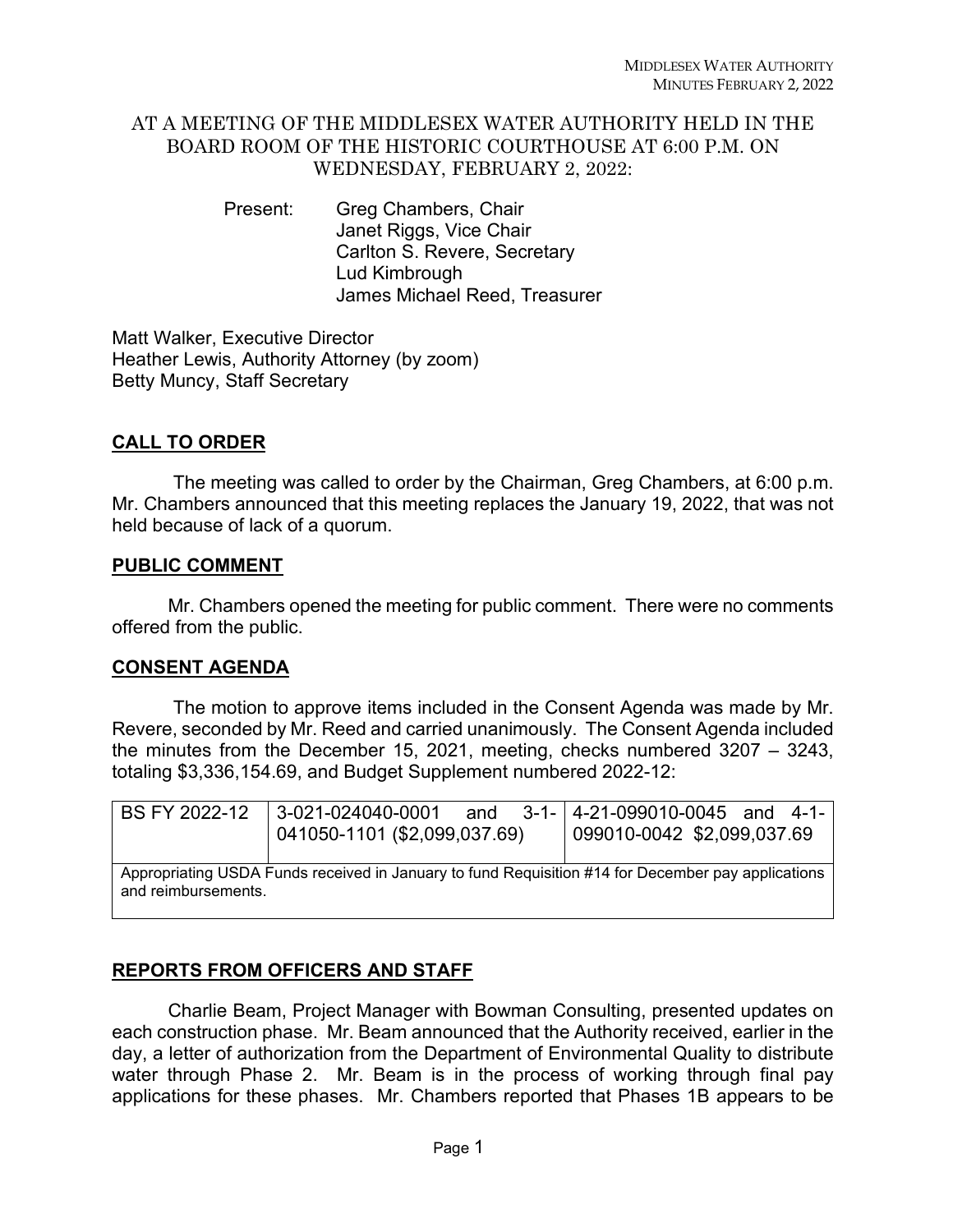coming in at \$16,000 under the original budget; Phase 2 appears to be \$84,000 under; a \$100,000 savings out of a combined \$5.8 million project bid for these two phases. These two phases had total change orders in the amount of \$157,446, over half of which could be attributed to the need to add tracer wire. Mr. Chambers expressed his thanks to Mr. Beam and others who kept an eye on the project expenses. There is an additional savings for Phase 1A.

Phase 3A has been pressure tested all the way to Deltaville Market and additional testing is on-going; flushing and chlorinating will follow. The setting of meter boxes began yesterday; there are a total of 64 customers.

There are a few piping modifications needed for Phase 3B and the contractor is asking for water, however, he is willing to wait until the end of the month for water for flushing, filling, and chlorinating. The Department of Health will be back for inspection at this facility.

For Phase 4, all but about 500 feet of the 8" pipe is left to install. There have been some issues relocating hydrants from properties where people did not want them. Setting of meter boxes should happen by the end of March, beginning of April. Mr. Beam hopes the contractor will have all piping in the ground and for testing to begin by the end of April. Mr. Chambers noted that this schedule has slipped a bit. Mr. Beam noted that there have been weather issues and issues where pipe has had to be relocated.

Mrs. Riggs asked if the plumbers are keeping up with the demand for connecting homes to the meters. Mr. Beam noted that the customers in Phases 1B and 2 will be notified that they can make their connections. Mr. Walker said it is unknown at present how many subscribers have run the lines ahead of schedule, but they would not have been able to make the actual connection to the meter until DEQ and Department of Health approval was granted. The property owners in Phases 1B and 2 will be notified that they can connect. They will also receive their first billing after reading their meters at the end of the month, whether they have completed their connection or not. Mrs. Riggs questioned if plumbers were aware that they needed to prioritize their work to Phases 1B and 2 subscribers. Mr. Walker stated that this can be expressed through the Building Department. A lot of the connections in these phases are the County's. The connection for Christ Church will not happen until March, during Spring Break. There is additional work required at this location.

It was originally believed that the Department of Health would inspect segments within Phase 4 to allow specific areas to have water available for customers. This is not the case; there will be no water available for Phase 4 customers until the entire Phase is complete and passes inspection.

Regarding stored materials and hydrants in Deltaville, these will be installed in areas where lines have been installed by directional drilling. The lines will be pressure tested and flushed, the connections of hydrants, meter boxes and meters will be made, the lines will be chlorinated and flushed, and clean samples obtained. After passing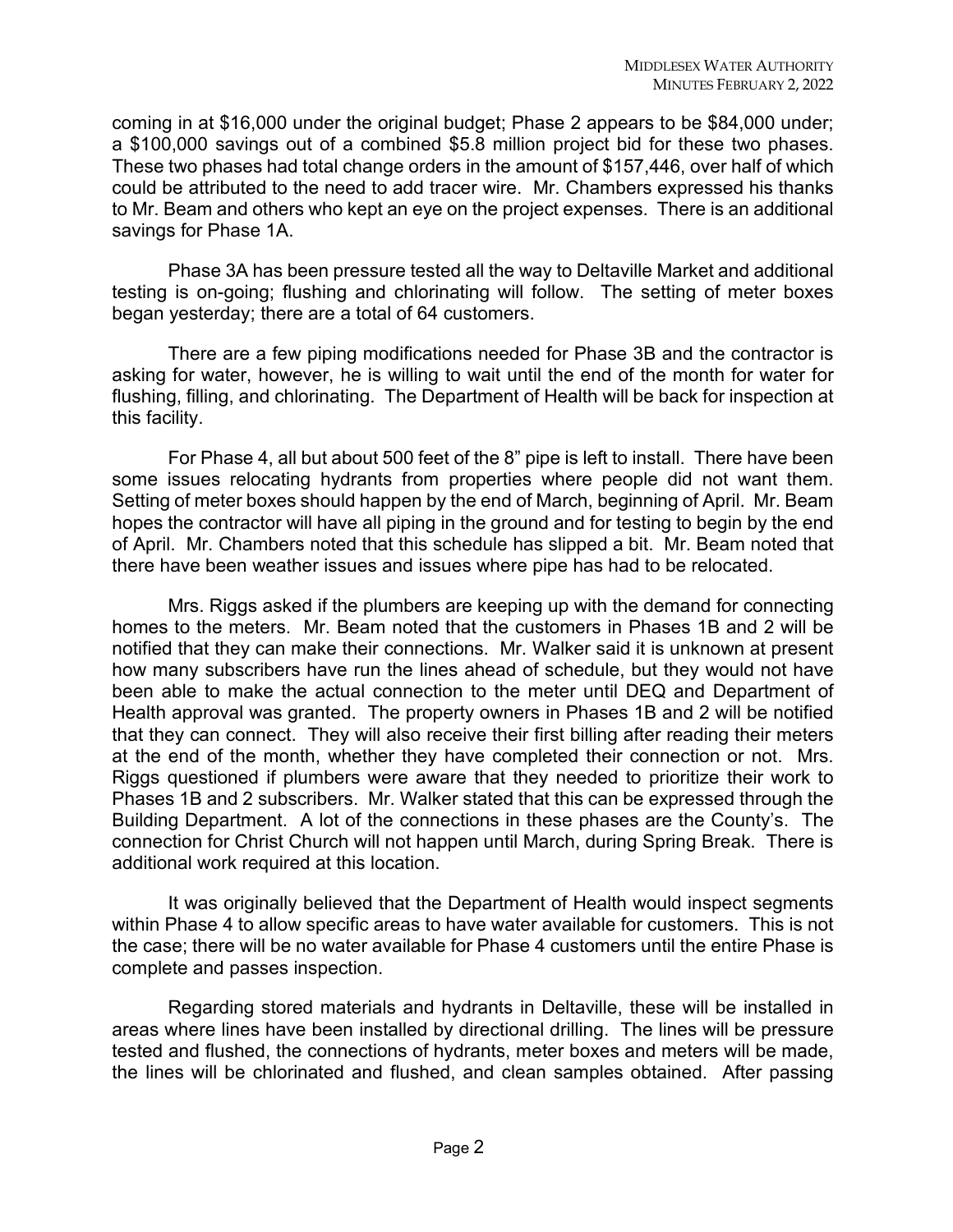Department of Health inspections this phase will be released to provide water to subscribers.

Mrs. Lewis noted that there were complaints from a citizen at the Board of Supervisors meeting regarding the condition of paving on Route 33 in Deltaville, that it was very bumpy. Mr. Beam believes that this is the finished product. The contractor was rushing to have the lines under the pavement tested and paving done last winter before the asphalt plants shut down. It can be discussed at the next Progress Meeting with the contractor. Mr. Walker stated that he would reach out to VDOT because VDOT should have inspected and passed the work. It may have received a conditional approval based on VDOT coming back and repaving based on their own schedule of projects.

Mrs. Lewis thanked Mr. Beam for his prompt response to her need for additional information related to easement acquisition.

Robert Finch, Operator, commented that he and his wife, who would be handling the billing, had run a sample billing of over 500 customers and received two minor complaints that were being addressed. They are set and ready to bill at the end of the month.

#### **UNFINISHED/NEW BUSINESS**

#### *Easement Acquisition:*

Mrs. Lewis reported that positive progress has been made regarding easement acquisition, with the number dropping from 46 in December to 33, 15 of them known owners and 18 private roads. Mrs. Lewis has a lead on potential heirs for some of the roads. Resolution has been obtained with any property owners that have reached out to her. The property owners that she is dealing with now are those who are very opposed to the project and have indicated that that will do anything they can to stall the project.

The motion to authorize the Chair or Vice Chair to accept and sign the easement agreement for Pine Crest Ave. was made by Mr. Revere, seconded by Mrs. Riggs and carried unanimously. This was a standard easement, obtained without settlement or compensation, that could have been approved with the Consent Agenda. The motion to authorize the Chair or Vice Chair to accept and sign the settlement agreements for the following properties was made by Mr. Revere, seconded by Mr. Kimbrough and carried unanimously: Temporary easements for Tax Map numbers 41-44-457, 41-57-20, 41-54- 20, 41-54-21, 41-68, 41-10A, 41-65-1, 41-26-B1, 41-26-B2 and Permanent easement 40-163.

#### *Outstanding Connection Fees:*

Mrs. Muncy reported that \$1,811,350 in connection fees had been collected since the payment made to USDA in July. To date, there is \$1,038,585 remaining due from 232 subscribers. Several of these are larger connections, including several marinas. Mr. Walker noted that there is one marina that is looking into increasing the size of its meter to be able to service their docks. Mrs. Muncy noted that most calls she has gotten have